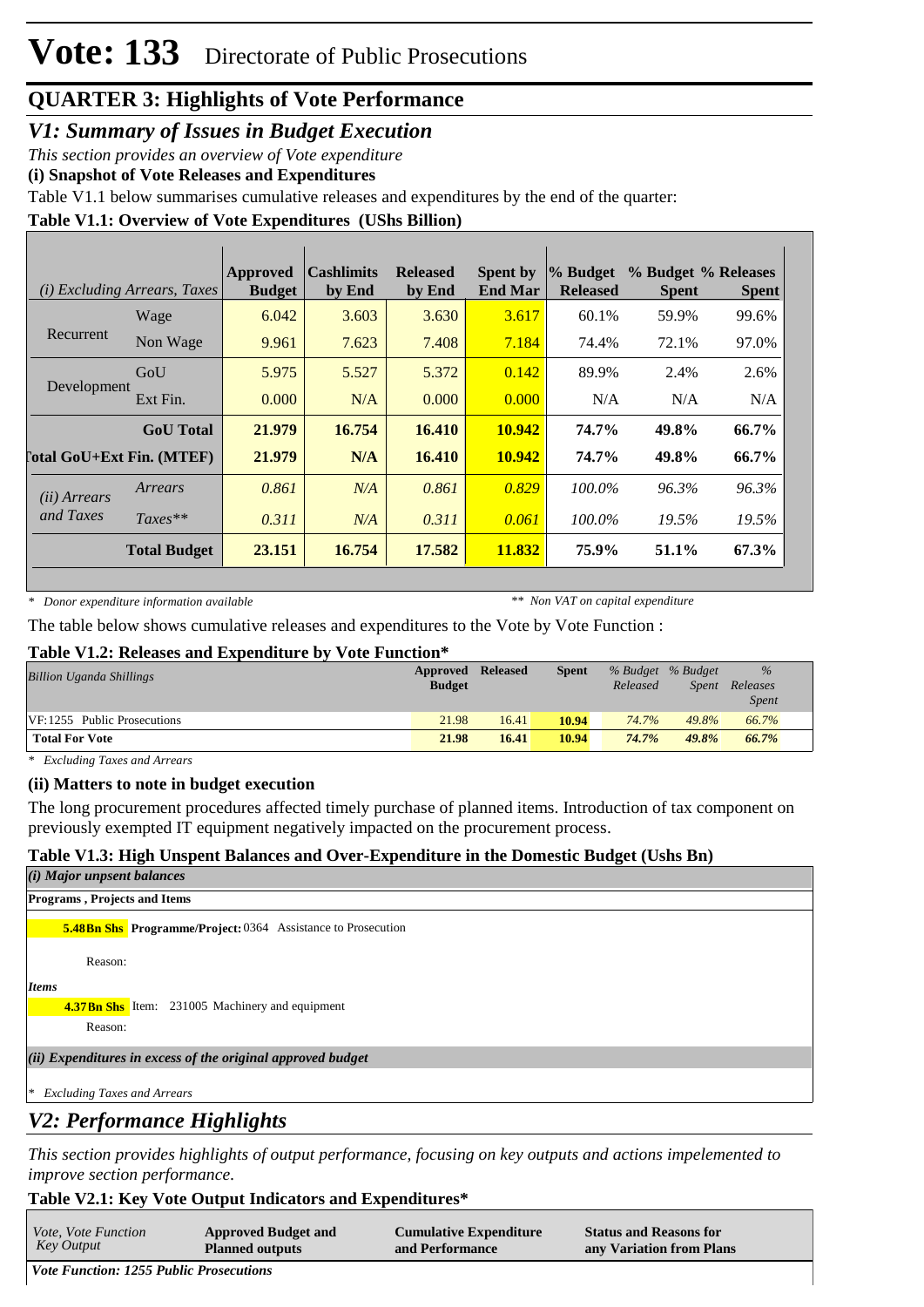| <b>Approved Budget and</b><br>Vote, Vote Function<br><b>Key Output</b><br><b>Planned outputs</b>            |                                                                                                                                                                                                                                                                       |       | <b>Cumulative Expenditure</b><br>and Performance                                                                                                                                                                                                                                  |                  | <b>Status and Reasons for</b><br>any Variation from Plans                                                                                                                                                                                                                                                                                                                      |       |  |
|-------------------------------------------------------------------------------------------------------------|-----------------------------------------------------------------------------------------------------------------------------------------------------------------------------------------------------------------------------------------------------------------------|-------|-----------------------------------------------------------------------------------------------------------------------------------------------------------------------------------------------------------------------------------------------------------------------------------|------------------|--------------------------------------------------------------------------------------------------------------------------------------------------------------------------------------------------------------------------------------------------------------------------------------------------------------------------------------------------------------------------------|-------|--|
| 125501                                                                                                      |                                                                                                                                                                                                                                                                       |       |                                                                                                                                                                                                                                                                                   |                  |                                                                                                                                                                                                                                                                                                                                                                                |       |  |
| Description of Performance:                                                                                 | Case files sanctioned within 2<br>days.<br>Case files for a decision to<br>30 days.<br>Prosecution-led investigations<br>concluded within 120 days.                                                                                                                   |       | Prosecution-led-investigations<br>concluded in an average time of resources.<br>120 days.<br>prosecute or not, perused within Cases file for a decision to<br>prosecute or not perused in an<br>average time of 34 days.<br>Case file sanctioned in an<br>average time of 2 days. |                  | Inadequate human & financial                                                                                                                                                                                                                                                                                                                                                   |       |  |
| Performance Indicators:                                                                                     |                                                                                                                                                                                                                                                                       |       |                                                                                                                                                                                                                                                                                   |                  |                                                                                                                                                                                                                                                                                                                                                                                |       |  |
| Average time (days) taken to<br>sanction a case to file                                                     |                                                                                                                                                                                                                                                                       | 2     |                                                                                                                                                                                                                                                                                   | 2                |                                                                                                                                                                                                                                                                                                                                                                                |       |  |
| Average time (days) taken to<br>peruse a case file for a                                                    |                                                                                                                                                                                                                                                                       | 30    |                                                                                                                                                                                                                                                                                   | 34               |                                                                                                                                                                                                                                                                                                                                                                                |       |  |
| decision to prosecute or not<br>Average time (days) taken to<br>conclude prosecution-led-<br>investigations |                                                                                                                                                                                                                                                                       | 120   |                                                                                                                                                                                                                                                                                   | 120              |                                                                                                                                                                                                                                                                                                                                                                                |       |  |
| <b>Output Cost:</b>                                                                                         | UShs Bn:                                                                                                                                                                                                                                                              | 4.276 | UShs Bn:                                                                                                                                                                                                                                                                          | 3.025            | % Budget Spent:                                                                                                                                                                                                                                                                                                                                                                | 70.7% |  |
| Output: 125503                                                                                              | <b>International Affairs &amp; Field Operations</b>                                                                                                                                                                                                                   |       |                                                                                                                                                                                                                                                                                   |                  |                                                                                                                                                                                                                                                                                                                                                                                |       |  |
| Description of Performance: 4 supervisory visits carried out                                                | in field offices.<br>50% of reported cross-border<br>cases prosecuted.<br><b>Incoming Mutual Legal</b><br>Assistance requests responded<br>to in an average of 30 days.                                                                                               |       | 64% of cross-border cases<br>prosecuted<br><b>Incoming Mutual Legal</b><br>Assistance requests responded<br>to in an average time of 34<br>days<br>Nil                                                                                                                            |                  | Better performance in<br>prosecution of cross-border<br>cases is attributed to<br>cooperation from neighbouring<br>countries during investigations.<br><b>Handling Mutual Legal</b><br>Assistance requests took more<br>days than planned due to<br>investigations that took longer<br>than anticipated.<br>Opening of stations is awaiting<br>recruitment of State Attorneys. |       |  |
| Performance Indicators:                                                                                     |                                                                                                                                                                                                                                                                       |       |                                                                                                                                                                                                                                                                                   |                  |                                                                                                                                                                                                                                                                                                                                                                                |       |  |
| Proportion (%) of cross                                                                                     |                                                                                                                                                                                                                                                                       | 50    |                                                                                                                                                                                                                                                                                   | 64               |                                                                                                                                                                                                                                                                                                                                                                                |       |  |
| border cases prosecuted<br>Number of new DPP offices<br>opened                                              |                                                                                                                                                                                                                                                                       | 5     |                                                                                                                                                                                                                                                                                   | $\boldsymbol{0}$ |                                                                                                                                                                                                                                                                                                                                                                                |       |  |
| Time (days) taken to<br>respond to incoming Mutual<br>Legal Assistance requests                             |                                                                                                                                                                                                                                                                       | 30    |                                                                                                                                                                                                                                                                                   | 34               |                                                                                                                                                                                                                                                                                                                                                                                |       |  |
| <b>Output Cost:</b>                                                                                         | UShs Bn:                                                                                                                                                                                                                                                              | 5.312 | UShs Bn:                                                                                                                                                                                                                                                                          | 3.274            | % Budget Spent:                                                                                                                                                                                                                                                                                                                                                                | 61.6% |  |
| <b>Output: 125505</b>                                                                                       | <b>Inspection and Quality Assurance</b>                                                                                                                                                                                                                               |       |                                                                                                                                                                                                                                                                                   |                  |                                                                                                                                                                                                                                                                                                                                                                                |       |  |
| <b>Description of Performance:</b>                                                                          | 80% of the Directorate's offices<br>meet minimum performance<br>standards (quality of legal<br>opinions).<br>80% of public complaints<br>against criminal justice<br>processes addressed.<br>60% of complaints against staff<br>performance and conduct<br>addressed. |       | 61% of Public Complaints<br>against staff performance and<br>conduct addressed<br>73% of Public Complaints<br>against criminal justice<br>processes addressed<br>74% of DPP offices met<br>minimum performance<br>standards (quality of legal<br>opinion)                         |                  | Addressing public complaints<br>was affected by investigations<br>that took longer than anticipated.                                                                                                                                                                                                                                                                           |       |  |
| Performance Indicators:                                                                                     |                                                                                                                                                                                                                                                                       |       |                                                                                                                                                                                                                                                                                   |                  |                                                                                                                                                                                                                                                                                                                                                                                |       |  |
| Proportion(%) of public<br>complaints against staff<br>performance and conduct<br>addressed                 |                                                                                                                                                                                                                                                                       | 60    |                                                                                                                                                                                                                                                                                   | 61               |                                                                                                                                                                                                                                                                                                                                                                                |       |  |
| Proportion (%) of public<br>complaints against criminal<br>justice processes addressed                      |                                                                                                                                                                                                                                                                       | 80    |                                                                                                                                                                                                                                                                                   | 73               |                                                                                                                                                                                                                                                                                                                                                                                |       |  |
| Proportion (%) of offices<br>that meet minimum<br>performance standards(                                    |                                                                                                                                                                                                                                                                       | 80    |                                                                                                                                                                                                                                                                                   | 74               |                                                                                                                                                                                                                                                                                                                                                                                |       |  |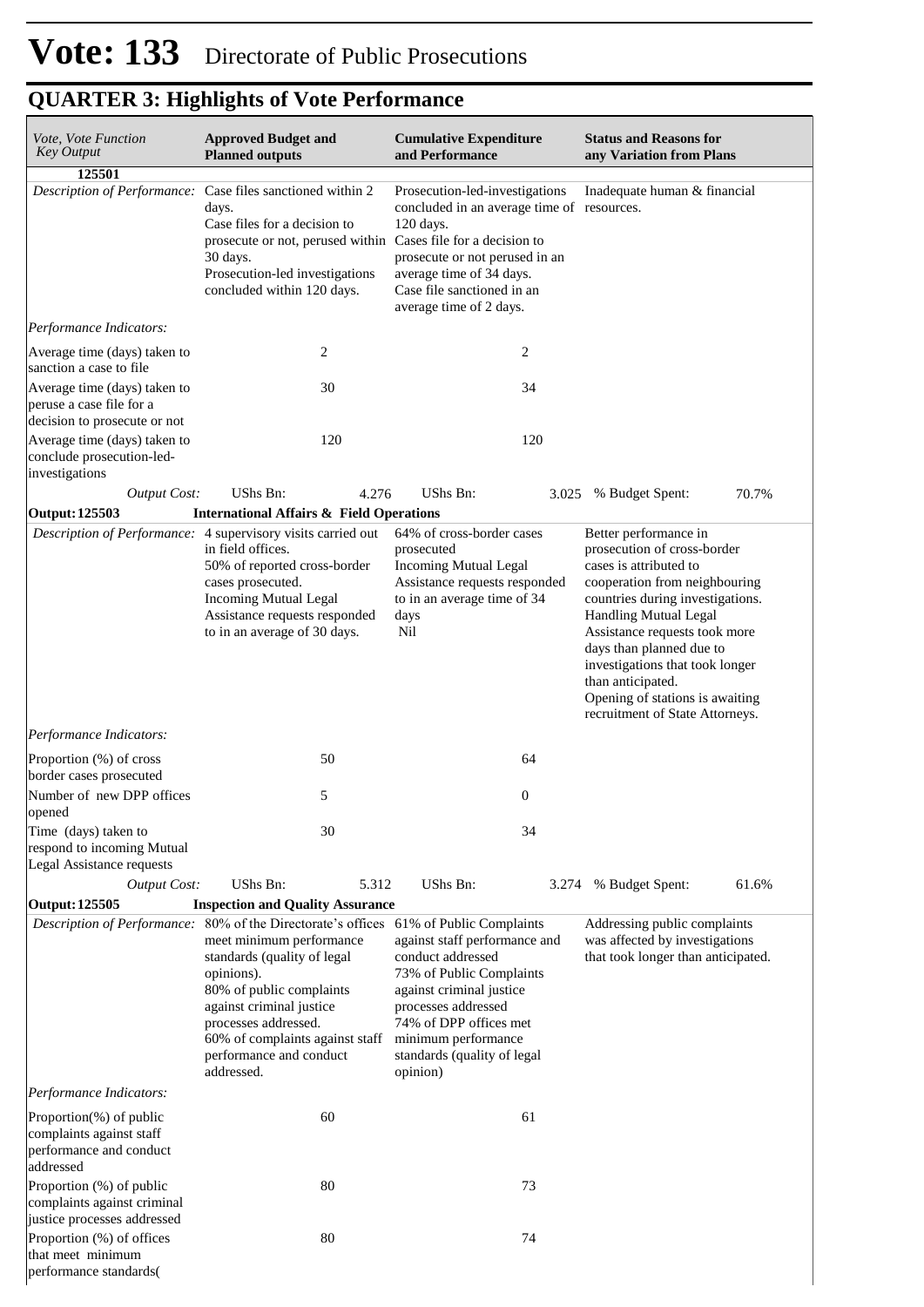| <i>Vote, Vote Function</i><br>Key Output | <b>Approved Budget and</b><br><b>Planned outputs</b> | <b>Cumulative Expenditure</b><br>and Performance | <b>Status and Reasons for</b><br>any Variation from Plans |
|------------------------------------------|------------------------------------------------------|--------------------------------------------------|-----------------------------------------------------------|
| quality of legal opinions)               |                                                      |                                                  |                                                           |
| Output Cost:                             | UShs Bn:                                             | UShs Bn:<br>0.686                                | 70.7%<br>% Budget Spent:<br>0.485                         |
| <b>Vote Function Cost</b>                | $UShs$ $Bn$ :                                        | 21.979 UShs Bn:                                  | 10.942 % Budget Spent:<br>49.8%                           |
| <b>Cost of Vote Services:</b>            | UShs $B_n$ :                                         | $21.979$ UShs Bn:                                | 10.942 $%$ Budget Spent:<br>49.8%                         |

*\* Excluding Taxes and Arrears*

There is need for;

-Review of procurement procedures to shorten the process.

-Continuous training in data collection.

-Reconsideration of allocation of funds to take care of the newly reintroduced tax components on IT equipment.

### **Table V2.2: Implementing Actions to Improve Vote Performance**

| <b>Planned Actions:</b>                                                                                | <b>Actual Actions:</b>                                                                                                                                                                                      | <b>Reasons for Variation</b>                                  |
|--------------------------------------------------------------------------------------------------------|-------------------------------------------------------------------------------------------------------------------------------------------------------------------------------------------------------------|---------------------------------------------------------------|
| Vote: 133 Directorate of Public Prosecutions                                                           |                                                                                                                                                                                                             |                                                               |
| Vote Function: 12.55 Public Prosecutions                                                               |                                                                                                                                                                                                             |                                                               |
| Procure 4 pickups for the four up-country Nil.<br>DPP offices and one station wagon car for<br>the DPP |                                                                                                                                                                                                             | Procure is ongoing.                                           |
| Vote: 133 Directorate of Public Prosecutions                                                           |                                                                                                                                                                                                             |                                                               |
| Vote Function: 12.55 Public Prosecutions                                                               |                                                                                                                                                                                                             |                                                               |
| open 5 new field offices                                                                               | Nil.                                                                                                                                                                                                        | Recruitment ongoing.                                          |
| 1D/DPP, 9PSAs, 20 SSAs 40 SAs, 30<br>Secreatries, 5 Office Attendants'<br>recruitment innitiated.      | Positions for D/DPP-P,<br>11 SPSAs,<br><b>20 PSAs,</b><br>61 SSA were filled.<br>85 SAs & a HRO recruited & deployed.<br>recruitment of a Snr Statistician & a<br><b>Snr Information Officer on course.</b> | More vacancies were created as a result of<br>the promotions. |

### *V3: Details of Releases and Expenditure*

*This section provides a comprehensive summary of the outputs delivered by the Vote and further details of Vote expenditures by Vote Function and Expenditure Item.*

#### **Table V3.1: GoU Releases and Expenditure by Output\***

| Approved<br><b>Billion Uganda Shillings</b>                      |               | <b>Released</b> | <b>Spent</b> | $%$ GoU                   | $%$ GoU                       | $%$ GoU<br>Releases |  |
|------------------------------------------------------------------|---------------|-----------------|--------------|---------------------------|-------------------------------|---------------------|--|
|                                                                  | <b>Budget</b> |                 |              | <b>Budget</b><br>Released | <b>Budget</b><br><i>Spent</i> | <i>Spent</i>        |  |
| VF:1255 Public Prosecutions                                      | 21.98         | 16.41           | 10.94        | 74.7%                     | 49.8%                         | 66.7%               |  |
| Class: Outputs Provided                                          | 16.00         | 11.04           | 10.80        | 69.0%                     | 67.5%                         | 97.8%               |  |
| 125501 Criminal Prosecutions                                     | 4.28          | 3.07            | 3.02         | 71.8%                     | 70.7%                         | 98.5%               |  |
| 125502 Information Management and Communication                  | 0.95          | 0.70            | 0.66         | 73.4%                     | 69.5%                         | 94.6%               |  |
| 125503 International Affairs & Field Operations                  | 5.31          | 3.32            | 3.27         | 62.6%                     | 61.6%                         | 98.5%               |  |
| 125504 Human Resource and Admnistration support                  | 3.87          | 2.78            | 2.71         | 71.8%                     | 70.0%                         | 97.5%               |  |
| 125505 Inspection and Quality Assurance                          | 0.69          | 0.49            | 0.48         | 71.6%                     | 70.7%                         | 98.8%               |  |
| 125506 Internal Audit                                            | 0.06          | 0.04            | 0.04         | 65.4%                     | 61.5%                         | 94.0%               |  |
| 125507 Prosecution led Investigation                             | 0.85          | 0.64            | 0.61         | 75.0%                     | 72.0%                         | 96.0%               |  |
| Class: Capital Purchases                                         | 5.98          | 5.37            | 0.14         | 89.9%                     | 2.4%                          | 2.6%                |  |
| 125575 Purchase of Motor Vehicles and Other Transport Equipment  | 0.50          | 0.50            | 0.00         | $100.0\%$                 | $0.4\%$                       | 0.4%                |  |
| 125576 Purchase of Office and ICT Equipment, including Software  | 4.98          | 4.37            | 0.00         | 87.9%                     | $0.1\%$                       | 0.1%                |  |
| 125578 Purchase of Office and Residential Furniture and Fittings | 0.50          | 0.50            | 0.13         | $100.0\%$                 | 26.9%                         | 26.9%               |  |
| <b>Total For Vote</b>                                            | 21.98         | 16.41           | 10.94        | 74.7%                     | 49.8%                         | 66.7%               |  |

*\* Excluding Taxes and Arrears*

#### **Table V3.2: 2015/16 GoU Expenditure by Item**

| <b>Billion Uganda Shillings</b>       | Approved<br><b>Budget</b> | <b>Releases</b> | Expend-<br>iture | % Budged<br><b>Released</b> | % Budget<br><b>Spent</b> | %Releases<br><b>Spent</b> |
|---------------------------------------|---------------------------|-----------------|------------------|-----------------------------|--------------------------|---------------------------|
| <b>Output Class: Outputs Provided</b> | 16.00                     | 11.04           | 10.80            | 69.0%                       | 67.5%                    | 97.8%                     |
| 211101 General Staff Salaries         | 5.93                      | 3.55            | 3.55             | 59.8%                       | 59.8%                    | 100.0%                    |
| 211103 Allowances                     | 1.59                      | 1.19'           | 1.19             | 75.0%                       | 74.9%                    | 99.8%                     |
| 211104 Statutory salaries             | 0.11                      | 0.08            | 0.07             | 75.3%                       | 63.2%                    | 84.0%                     |